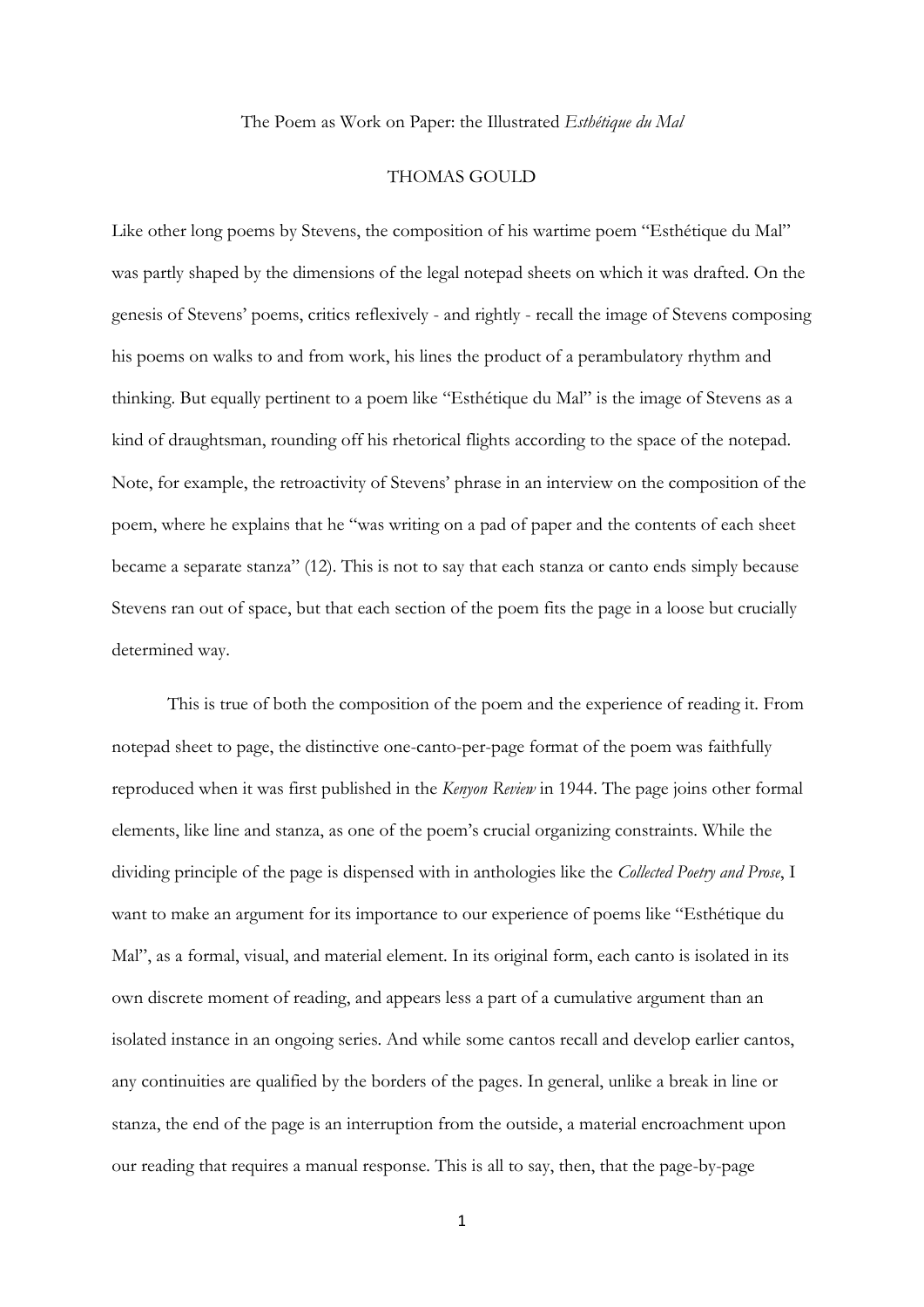distribution of the poem suits its discursive mode, of a nebulous process of thinking through a series of discontinuous and various postulations, situations, or what I am tempted to summarise with the word 'tableaux' – whose double-sense refers both to a figural scene and to a portable surface used for manual inscription.<sup>1</sup>

The poem's second publication in 1945 – the subject of this article - is thus significant for the way in which it makes the poem's originally paperbound seriality even more visible and aestheticized.<sup>2</sup> The beautifully-wrought limited edition published by the Cummington Press, with sixteen diagrammatic drawings by the painter Paul Wightman Williams, mounts the poem as a work on paper. As an art historical category, 'work on paper' is as capacious as painting: the latter defined broadly according to the material media of paint, the former defined broadly according to the material support or surface upon which the medium is applied – whether it be ink, graphite, watercolours, or, indeed, print. With the Cummington Press, which was established after the acquisition of a hand-press by the Cummington School of the Arts in Massachusetts in 1939, the emphasis was always on the artisanship and artistry of manual printing. Rather than a medium for mass-reproduction, the book – as Stevens put it in a letter to Harry Duncan, the publisher and lead printer at the Press – "contains much more of the individual printer and individual artist" (523). Like all Cummington books, *Esthétique du Mal* was hand-set. 340 copies were printed in total, 40 of which were hand-colored by Wightman Williams and signed by Stevens. The edition is thus the site of a convergence: a long poem that takes the page as its functional unit, and an artisanal approach to printing that constitutes the book as a work on paper, in the art historical sense, both as a manually printed object and a collection of pen and ink drawings.

My focus in this article is therefore on developing the claim that the visual elements of the illustrated *Esthétique du Mal* may enrich our readings of that poem in under-examined ways. Illustrated literature of this kind requires, inevitably, an interdisciplinary lens, and I argue that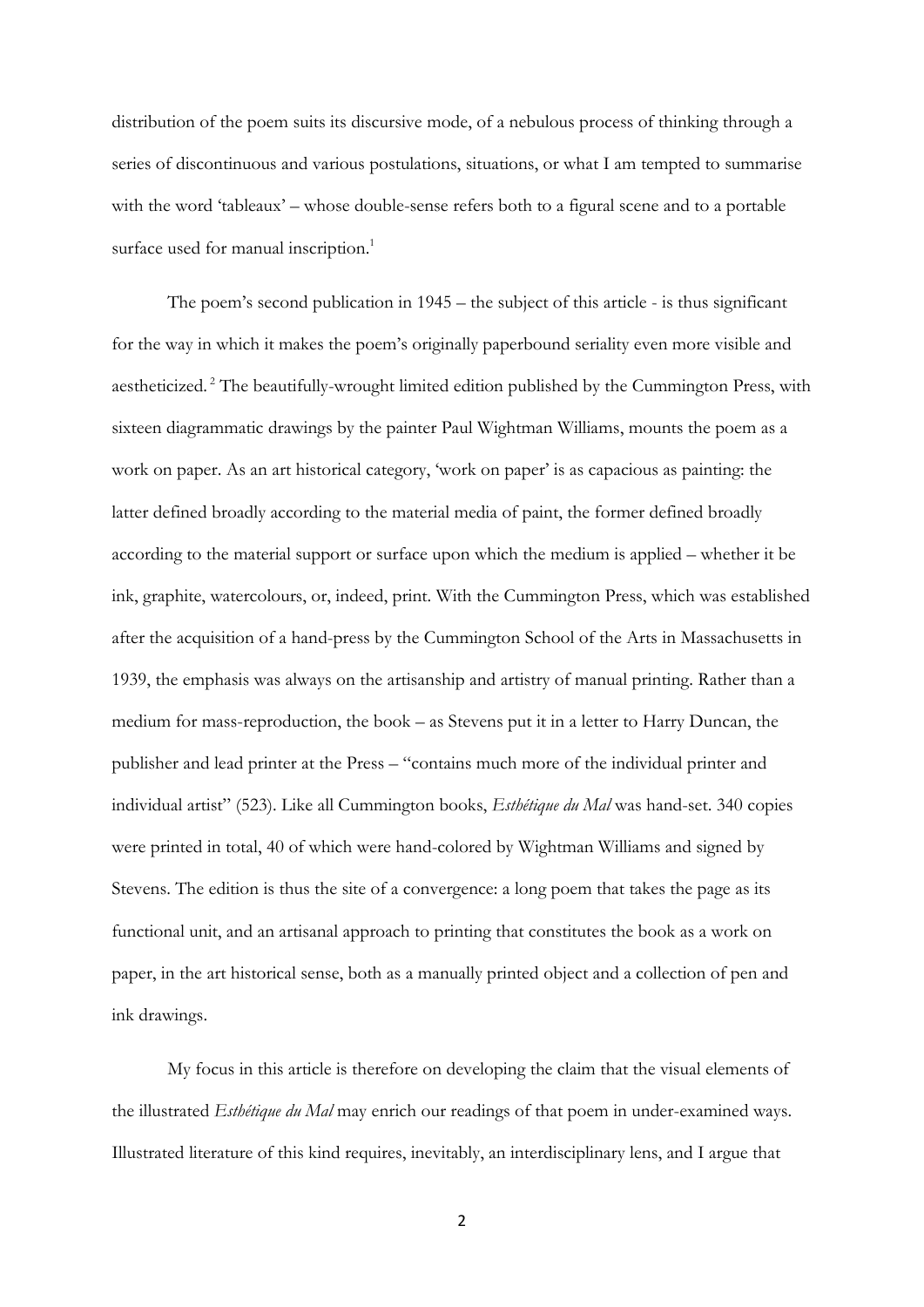literary-critical approaches to the page in the study of poetic form and art historical approaches to paper may, to that end, enter into productive dialogue. In so doing, I am particularly reliant on the modern discourse on the art of drawing. Despite their auxiliary presence in the edition, Wightman Williams' illustrations demonstrate a considered exploration of the possibilities of the drawn line in a way that is comparable with much more prominent figures in modern drawing. Additionally, as I will soon show, twentieth-century approaches to drawing – Walter Benjamin's writing on the subject being a good example – are often preoccupied with a the relation between the line and the material support, in ways that are relevant to both the poem and the illustrations here.

I am aided by Glen MacLeod's writing on the relation between Stevens' long poems (albeit from a slightly later period) and the visual arts. Specifically, MacLeod finds a surprising but instructive analogy between the later long poems of *The Auroras of Autumn* and Jackson Pollock's modification of Surrealist automatism. As MacLeod is aware, one of Pollock's innovations was to find a means of transposing from paper onto canvas the fundamentally graphic procedures of automatic writing and drawing (incidentally, it was another poet, Frank O'Hara, who was perhaps the first to champion Pollock's painting as a kind of "draftsmanship": "each change in the individual line is what every draftsman has always dreamed of: color") (26). For MacLeod, Pollock's poured paintings and their "mental process of free association and continuous automatism" mirror Stevens' late, long poems and their "comparable form of speeded-up, continuous automatism" (181), a parallel exemplified by Stevens' eponymous auroras as an image of lineal flux (182). 3

Indeed, both "Auroras of Autumn" and "An Ordinary Evening in New Haven" are governed, in their processes of thinking, by phenomenalized rhythms of drift and motility (the aurora, the walk). On the other hand, though, the slightly earlier long poems from *Transport to Summer,* "Esthétique du Mal" and "Notes Toward a Supreme Fiction" – the two to be published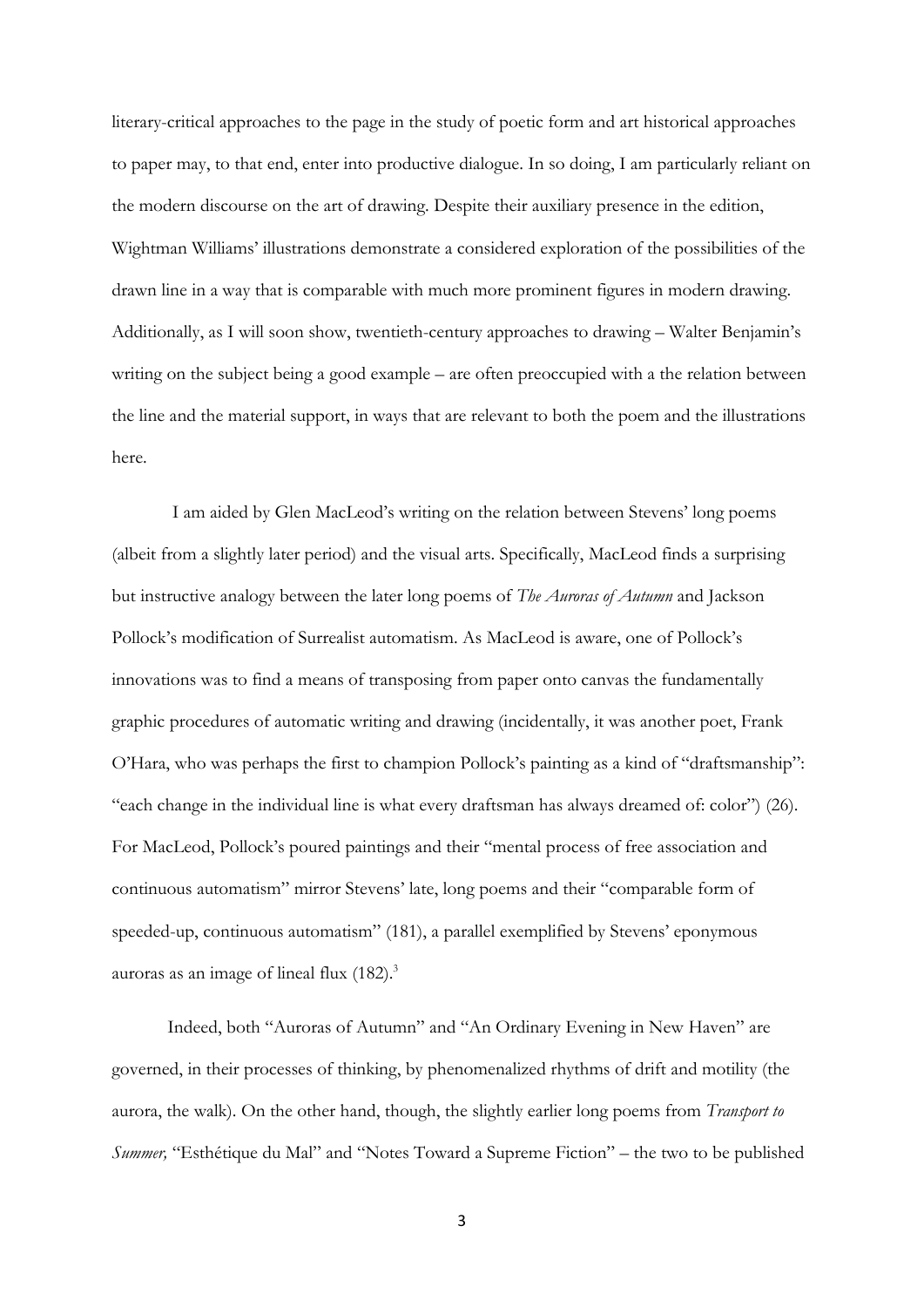by the Cummington Press – are too reliant on patient but fragmentary conceptualization and on constructing coherent theoretical stances to fit the Pollock comparison in this respect. What I want to argue instead is that, as Pollock's action painting grew out of drawing practices, the long poems from the *Transport to Summer* may be productively set alongside drawing as the art of the unexhausted but nevertheless constraining surface. Of course, this analogy is already an internal dynamic of the illustrated *Esthétique du Mal*; it is its leitmotif.

As I have already suggested, the most immediate function of Wightman Williams' drawings for *Esthétique du Mal* is that they effect to sensitize the reader's attention to, and activate, the page on which they are drawn. As such, they fulfil what is, for Walter Benjamin, the criterion of all "true" drawing, that is, by *drawing out* the material or background on which they are traced. "The graphic line is defined by its contrast to area", Benjamin writes in his 1917 essay "Painting, or Signs and Marks" (84), in opposition to (in German) the *Mal* (mark) and the *Malerei*  (painting) (84). These latter categories, in Benjamin's view, completely fill the surface or coincide with it as medium, exactly in the way that Pollock's overwhelmed canvases would celebrate a few decades later, with what Clement Greenberg hailed as an unrivalled ability to turn the painting into a "single synoptic image" (217). The Baudelarian *mal* of Stevens' title thus attains a resonance with its Benjaminian homonym. I make this point without being entirely frivolous. The aesthetic of *Esthétique du Mal* is, often, richly colouristic. 4 Stevens aligns the incommunicable gradations and shades of color not just with the sensuous world but with other modes of incommunicability – especially, of course, those of experiences of pain and suffering. See, for example, the superlative rhetoric of Canto VII's opening "How red the rose" (*CPP,* 281), or Canto XIII's "Versicolorings" (*CPP,* 285), a word which refers to variegated or fluxional colors. More pertinent for me here is the image of Canto VI of the bird which "downwardly revolves", "Evading the point of redness", resisting the "country colors crowding against it" (*CPP,* 281). Stevens is painting with words the distinction between *disegno* and *colore,* the line of form and the *Mal* of matter; the bird, a mobile agent, moves like the point of a pencil, leaving the trace of its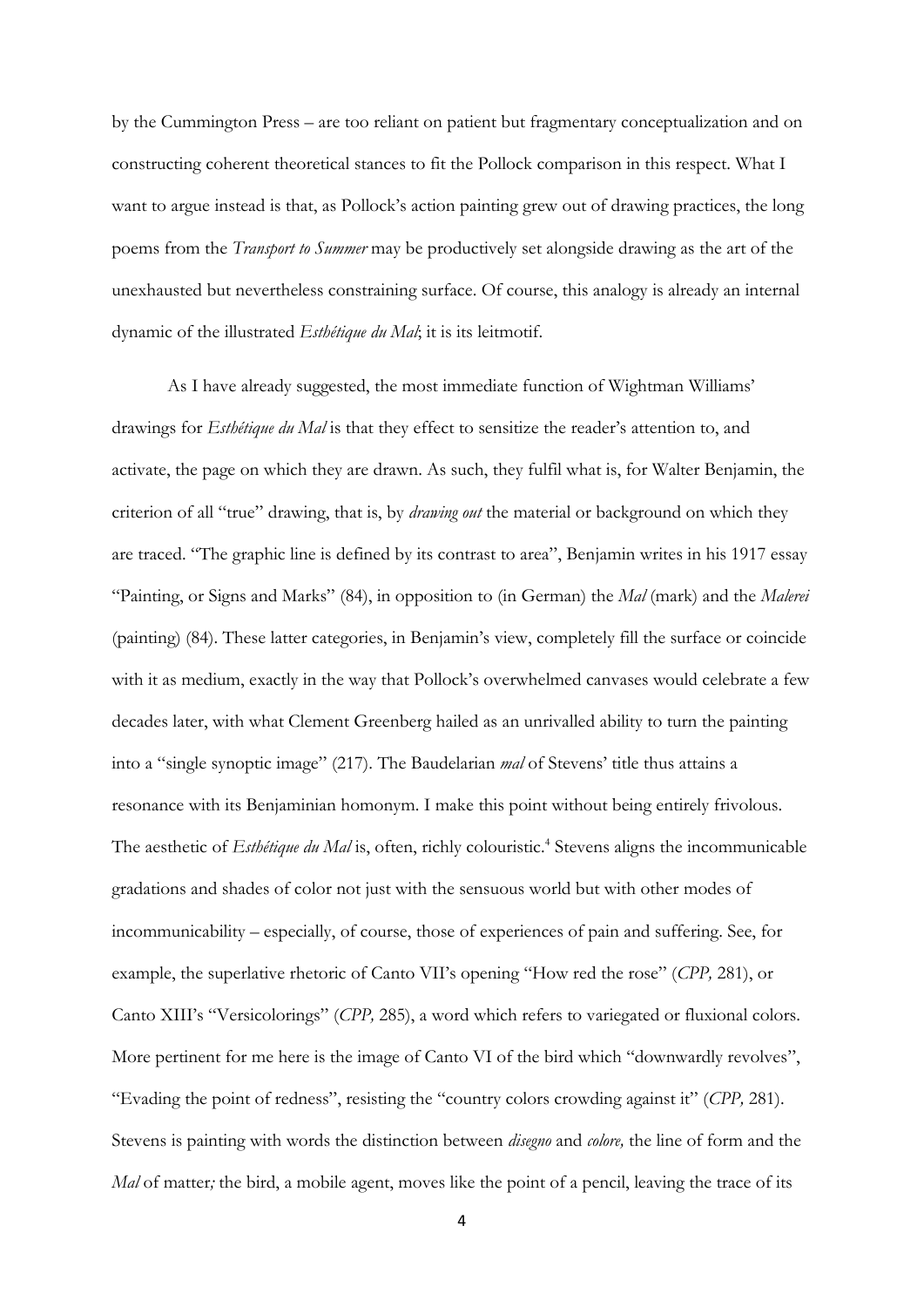movements among the ineffable patches of color of the external world. Canto VI therefore does not just recall the ending of "Sunday Morning", but the very first poem of *Harmonium,* "Earthy Anecdote", whose graphical tableaux of "bucks" moving in alternating "swift, circular line[s]" so as to evade a "firecat" (*CPP,* 3) reads almost like a transcription, in advance, of a Wightman Williams illustration. One of the frictions between the "Esthétique du Mal" and its illustrations is therefore the contrast between the occasional painterly register of the poem as a means of marking the immeasurable particulars of the sensible world on one hand, and the insistent gridmaking of the linear operations of Wightman Williams' drawings on the other.

Contrast, in the illustrated *Esthétique,* is certainly key. In drawing out the page, Wightman Williams' illustrations do not merely certify the visual and material dimensions of the text, but also challenge and harass it into forced enjambments. The pages of *Esthétique du Mal* correspond with W.J.T. Mitchell's influential term "imagetexts", whereby the visual and the verbal are composited, on the page, as one field (9). But instead of the parity this term suggests, the dynamic between poem and drawing in *Esthétique du Mal* is one of dissymmetry, alterity and mild antagonism.<sup>5</sup> For his part, Harry Duncan, likened the relationship between the poem and the drawings to "an old fashioned marriage": "with one part quite dominant: the drawings hover around, comment on, almost haunt the poetry" (WST/1/43/2 (43B)). Although the poem dominates, its shape is altered by the presence of the drawings, whose appearance on the page recalls the marginal doodles of illuminated manuscripts, or the kind of idle graffiti we might find in misused library books. Perhaps the overriding thematic register of these drawings is their martial quality, not just in their fractiousness but also insofar as they tend to resemble military field diagrams, with strategic lines of assault and defence. Like a child's drawing of a field of conflict and conquest, they suggest arbitrarily partitioned zones of sovereignty.<sup>6</sup>

This is, of course, entirely unsurprising given the wartime context and content of the poem. At the time of the publication of *Esthétique du Mal,* the Cummington School of Arts was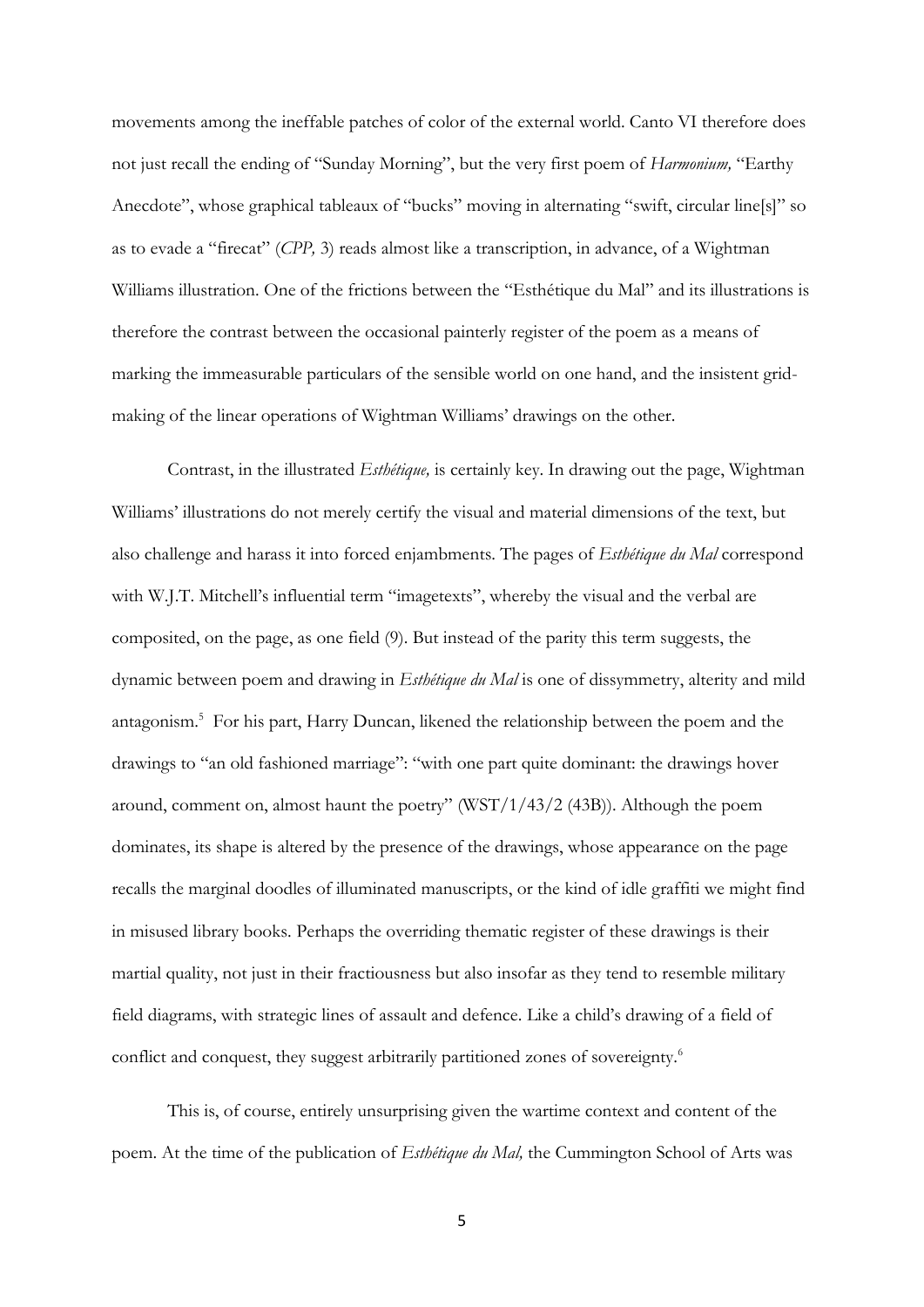closed owing to war conditions. Duncan, rejected from military service, continued working his on the Press, and in the winter of 1944-1945, he and Paul Wightman Williams repurposed the school's kitchen as an improvised pressroom.<sup>7</sup> This is the backdrop for Duncan's gravitation toward works, like Stevens', that underscored the role of art and poetry as having a role to play, or something to say, as part of the war effort. When he drew the illustrations for *Esthétique du Mal,* Wightman Williams was fresh from drawing the title page vignette for William Carlos Williams' *The Wedge,* which the Press published in 1944. Like *Esthétique du Mal, The Wedge* marked a serious attempt by the poet to make a claim for the role of poetry in a time of global conflict. Indeed, Williams goes as far as making the striking claim in his introduction to *The Wedge* that: "The arts generally are not, nor is this writing a diversion from that for relief, a turning away. It *is*  the war or part of it, merely a different sector of the field" (53). Stevens, meanwhile, as Rachel Galvin has recently shown, had by this point arrived at a more ambivalent attitude towards writing what Galvin calls "the civilian war poem": ""Esthétique"", she argues convincingly, "is marked by rhetorical gestures of inadequacy that vividly portray the civilian experience" (194). Between the two, comparing Wightman Williams' cover illustrations reveals an insightful visual commentator on US wartime poetry, adapting his graphic register to suit his poetic subjects.

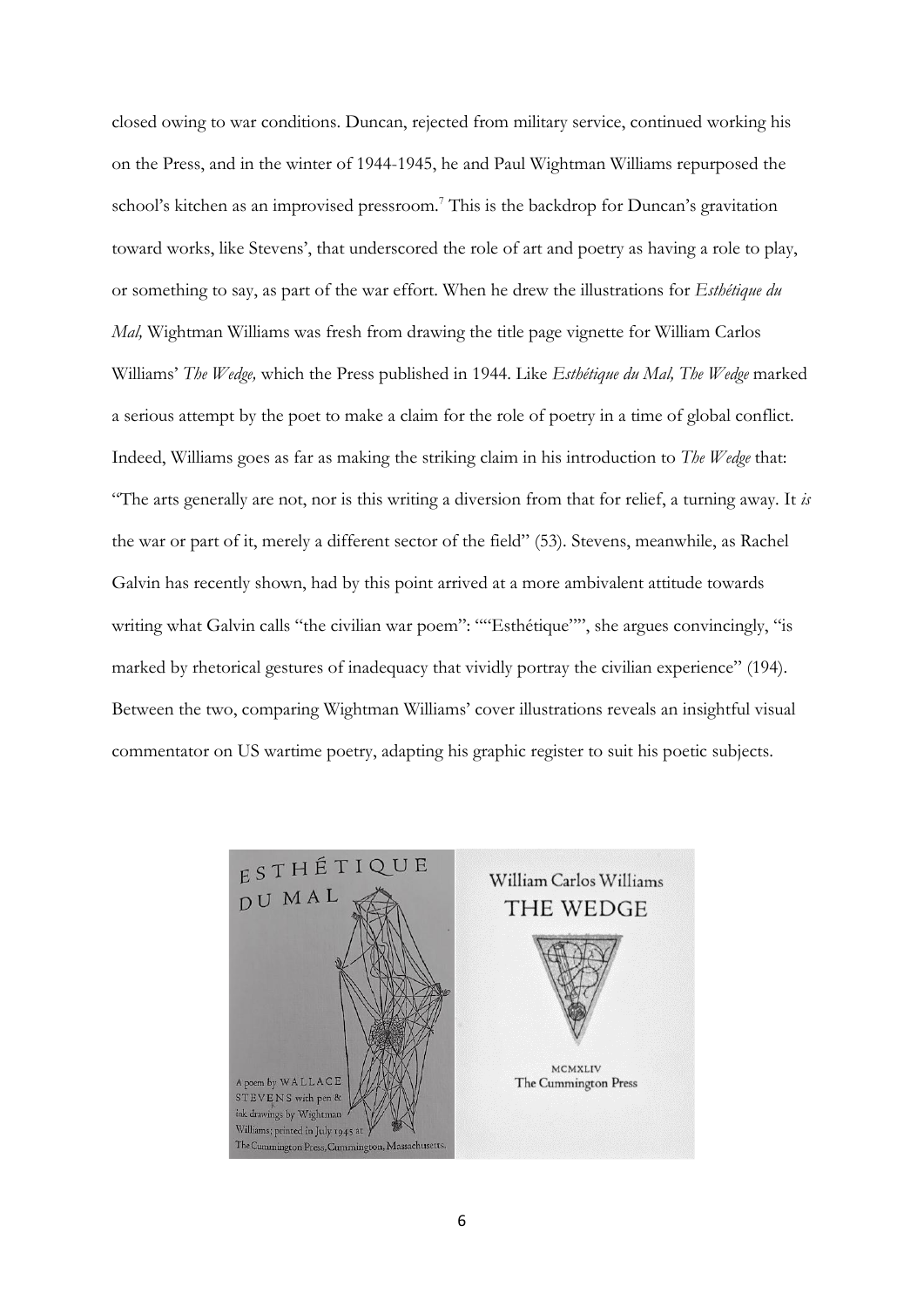Fig 1. *Esthétique du Mal,* title page. Fig 2. *The Wedge,* title page.

Note the contrast between the indelible, insignia-like triangle of the drawing for *The Wedge* and the malformed and chaotic diagrams of *Esthétique du Mal,* an apt distillation of the contrast between the two poets' visions of aesthetic order in a time of war. Barrett Watten has written on Wightman Williams' illustration for *The Wedge,* seeing it as powerful reading of "the relation of form to discontinuity and destruction […] This schematic design—in its reduced referentiality and functionality—points somewhat ironically to the uncanny disjunctions and reinforcements of Williams' poetic material, each positioned within a formally structured framework, much like the bomb sight" (199). What Watten identifies as the strengths of Wightman Williams' illustrative art here – its interpretive and ironic capability, as well as its minimalistic and reflexive approach to the construction of form – applies equally to the drawings for *Esthétique du Mal*, but on a more comprehensive scale, since illustrating each canto of the poem gives Wightman Williams full rein to experiment with the syntax and seriality of recurring structures and linear formations. Taking the illustration seriously, Watten analyses Wightman Williams' drawing in the context of a broader historicizing thesis. Watten's claim, relevant here, is for a moment in "mid-century modernism" - including T.S. Eliot's *Four Quartets,* William Carlos Williams' *Paterson,* and Pound's *Pisan Cantos* - that "advances from an anticipatory wish for destruction to an anguished positing of that which succeeds it: a historically contingent demand for universals" (198). Though omitted by Watten, *Esthétique du Mal,* surely, partakes of this same sensibility, from the opening canto - which derives its theoretical exigency from the anticipation of the symbolic eruption of Vesuvius - through to the capacious "we" of the final canto's final line. From the precarity of the Neapolitan hotel to its closing sense of contingent but rooted dwelling, rather than being a "wish for destruction", Stevens' will in *Esthétique du Mal* is to find a means of persisting, poetically, while becoming reconciled to the permanent possibility of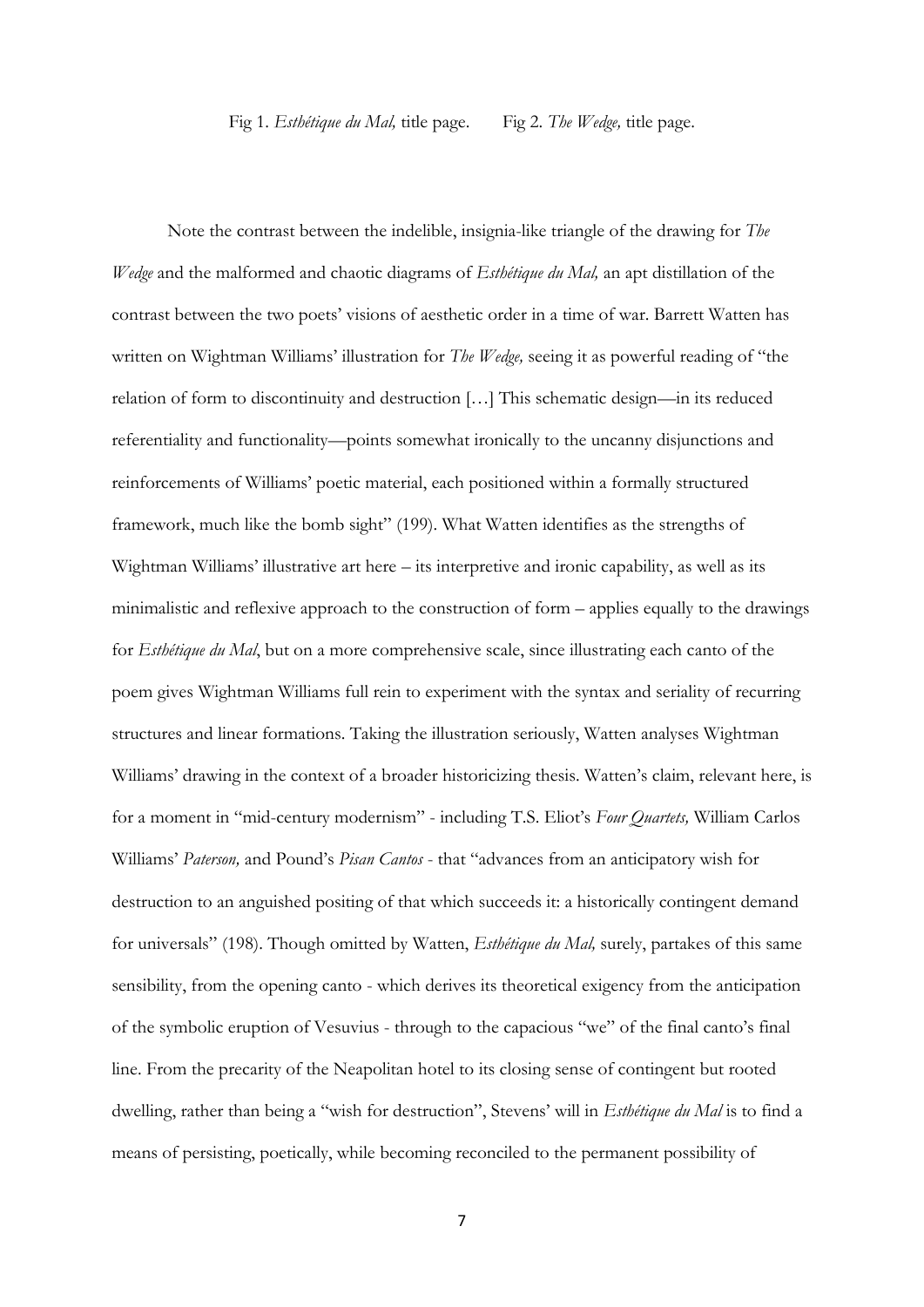destruction. Ultimately, however, Stevens is too much of a Nietzschean in his disposition toward the withdrawal of transcendent categories – that is, 'truths' - to find satisfaction in any universalizing thesis, beyond the kind of perspectivism implied by the "fragmentary tragedy" of the poem's thirteenth canto (*CPP,* 285). This fragmentary perspectivism is visualized not just in the isolation of each canto on a separate page, but in the shifting forms of the accompanying drawings.

In the rest of this article, I will comment on a representative selection of the illustrations. My aim is twofold. First, I want to consider how the frictions between Wightman Williams' and Stevens' lines enrich the poem's themes of relatedness, universality and habitation. These three themes may be thought of in the terms of three corresponding questions: how does the shared possibility of suffering relate us to the world around us – both the ontological world and the social world? Can this relatedness be bound and thought of in terms of universals? How should we inhabit a world that is, in essence, predicated on the inevitability of suffering? Secondarily, I want to begin to stake the place of the edition within the development of graphic poetics in the US. This is a broader project whose elaboration is outside of my scope here, but the Cummington Press edition of *Esthétique du Mal* constitutes a precursor and rich comparator to collaborative and reflexive experimentations with illustrated poetry, such as those by John Ashbery (with Joe Brainerd on *Vermont Notebook*), Frank O'Hara (with a number of artists, but notably the Italian painter Mario Schifano on *Words and Drawings*), and Robert Creeley (with Archie Rand on *Drawn & Quartered*).<sup>8</sup> To a lesser or greater extent, what unites all of these works is that the images are less subordinate to, or visually explicatory of, the poems they accompany than a conventional notion of 'illustration' would lead us to think. Instead, the image is part of the visual texture of the poem and vice versa.

First, I want to return to the correspondence between Stevens and Harry Duncan. Having been sent, unsolicited, Wightman Williams' drawings by Duncan, Stevens demurred from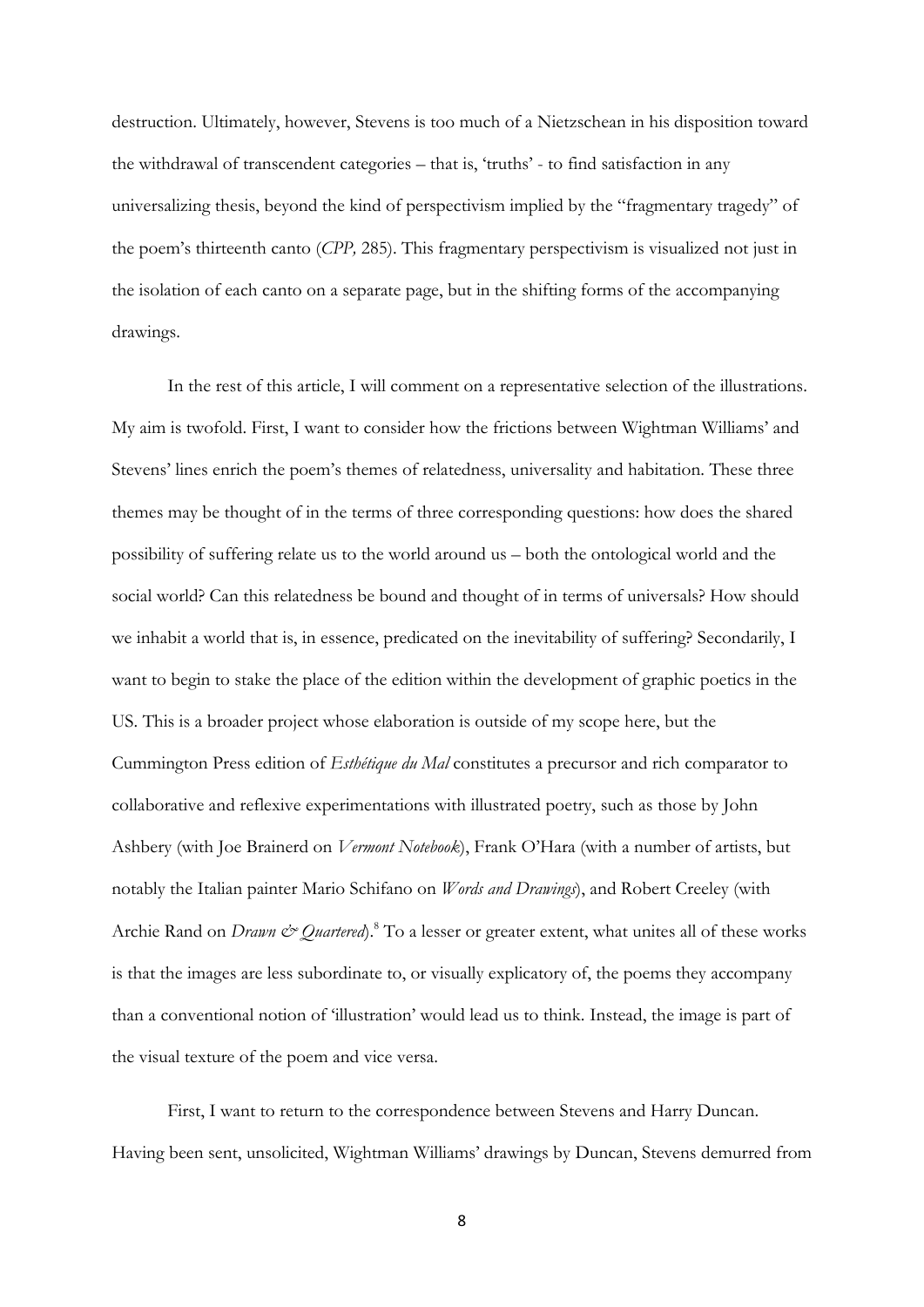commenting on the illustrative felicity of the drawings, on which he maintained, throughout the exchange, an attitude of scrupulous deferral ("Just how apposite they are I shall have to leave to [Wightman Williams'] virtue"). He does, however, aver that he finds Wightman Williams' drawings "extraordinary" and that, after rummaging in the attic, he "couldn't find anywhere any line like his". Note, here, the familiar trope, common to the discourses of both drawing and poetry, of the "line" as the singular stylistic signature and trace of the artist. Williams' drawings are obsessed with the abstract and figurative possibilities of the rudimentary wandering line – what Paul Klee called "An active line on walk" (16). Indeed, even though Stevens, a noted aficionado of Klee's work, did not himself note any parallel, Williams' minimal style of combining boldly traced, variously straight and sinuous lines into abstract and sometimes suggestively figurative formations is heavily redolent of Klee's distinct brand of line-drawing, most famously exemplified by the 1922 painting *Twittering Machine.*<sup>9</sup> It also recalls the surrealist trope of eliding, through the flow of the line, bodily gesturality and mechanical schematism; in this respect, there are similarities with the drawings of artists like Francis Picabia.

It would be unfair to claim that one of Stevens' motivations for proceeding with the illustrated publication was the prospect of participating in a trend – what in contemporary parlance might be called the Fear of Missing Out.<sup>10</sup> But, nevertheless it is notable that he expresses a consciousness of a broader "tendency to illustrate poetry": "I notice that some one in London is doing lithographs for this and drawings for that, and that young Nicholas Moore is publishing a volume with drawings by Lucian Freud" (WST/1/38/2 38b). Notably still – Stevens' solicitous transatlantic glance is contrasted immediately with a witty, bitter reflection on his lamentable subjection in Roosevelt's America: "I have lived under the New Deal so long I can take Mr. Williams' graphs, although I should probably not be able to stand up to Freudian analysis".<sup>11</sup> Stevens' fittingly filial association between Lucian and Sigmund, and therefore, by corollary, between illustrational and analytic interpretation, ends up reading like a deprecation of Williams' artistic merits. His equally fitting use of the word "graph" to describe Williams'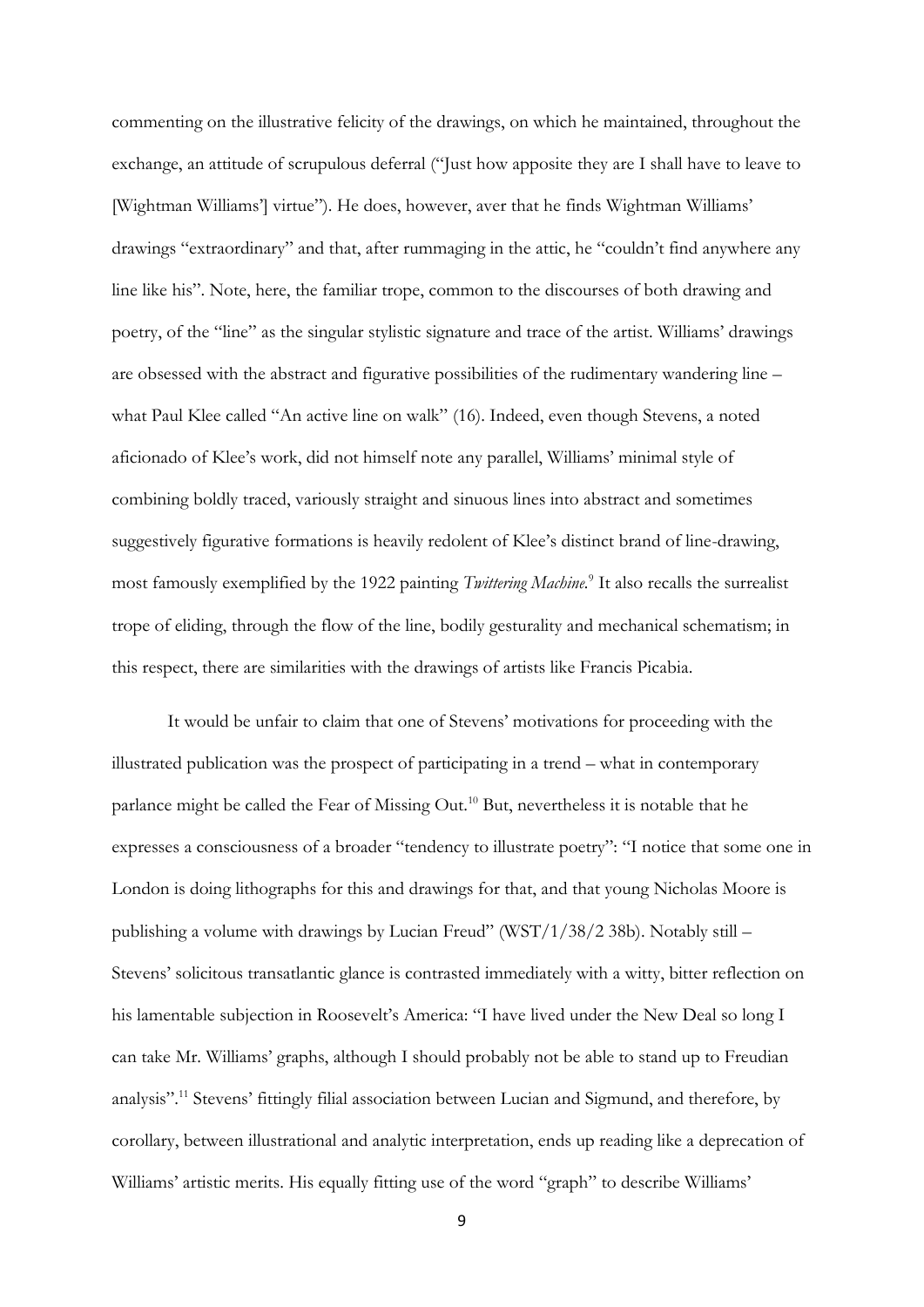illustrations, in contrast to a conception of an "analytical" illustration (as it happens, Lucian Freud's drawings for Nicholas Moore's *The Glass Tower* constitute a pretty harmless menagerie), reinforces the notion of a surficial illustration: plotting and mapping the rhythms of the poem's thinking as well as the surface of the page itself.

In one of the few commentaries on *Esthétique du Mal* to focus on the Cummington edition, Jacqueline Vaught Brogan leans heavily on Wightman Williams' drawings to argue that the illustrated *Esthétique du Mal* "shows a Wallace Stevens whose poetic and aesthetic responses to a world at war are more clearly in line with the latent feminist protest of Elizabeth Bishop's poetry" (125). This argument is based on Vaught Brogan's reading of the title page illustration as evoking "a Madonna-like figure in gesture and form with a feminized (emasculated) world that has been caught in her womb by the entrapping lines of war and words of the time" (125). Brogan's broader political reading is fascinating and persuasive, but I am hesitant about this reading of the illustration for two reasons. First, to impute the drawings to Stevens as an "aesthetic response" is problematic since, as we have seen, Stevens had no say or creative input, beyond his enthusiastic approval, on Wightman Williams' drawings, and second, Brogan's interpretation rather forcefully imposes an elaborate figurative reading in a way that belies the liminal nature of his drawing. Figuration, in these drawings, is always a by-product of the necessary abstraction of their basic linear elements. As I wish to show, the drawings tease and hint the recognisable appearance of both figures and faces. For this reason, I would suggest that we view the title page illustration as doing two things: first, it introduces, with its web-like network, the aesthetic of the graph or diagram, as well as the recurring image of densely-webbed concentric circles (a world or a womb, as Brogan suggests, but equally an aperture or a void – it is both an image of origin and negation). Second, it suggests a ghostly, spectral figure, indicating the spectrality of figuration itself, as a way of setting the terms of the illustrations that follow it. Harry Duncan's description of the drawings as "haunting" the poem is particularly apt here of course, but moreover we could point too to the poem's hauntological tendency, with its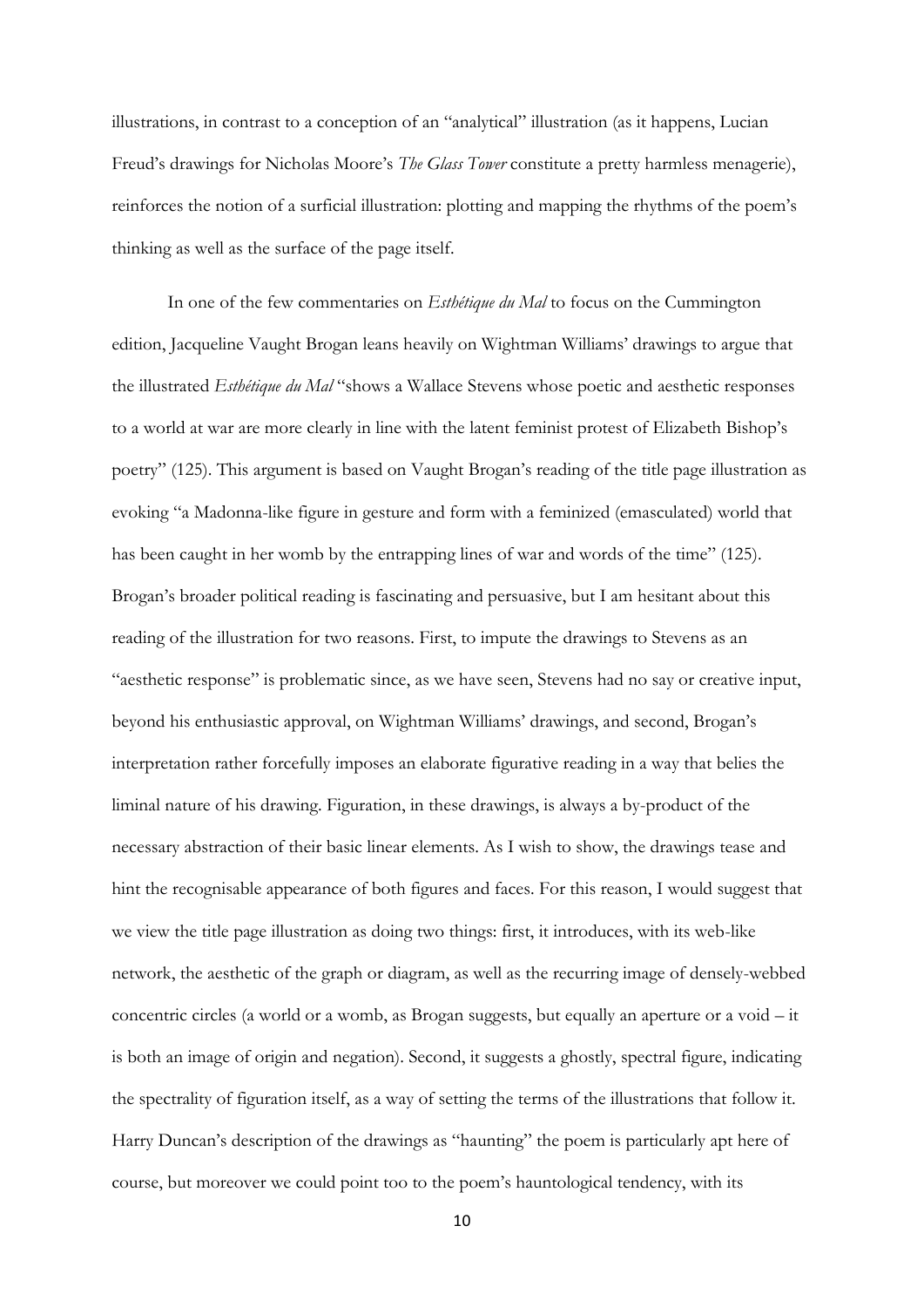historical "shadows" and "phantoms": the persistence of the past represented elegantly by the trace of the pen.



Fig 3. *Esthétique du Mal,* Canto I (left) and Canto II (right)

The similarly encroaching illustrations to Cantos I and II underscore the continuity of the subject of the "he" with the recurrence of a minimal face on the right side of the graph. In the first illustration, it is facing the triangular structure of Vesuvius; in Canto 2 it faces the doubled circular appearance of the moon. The diagonal lines of the first illustration are modified in the second to begin to represent a pull towards linear perspective, a more realized construction of three-dimensional space. As with the direction of the poem itself, this sets up an early sense of continuity, before a later withdrawal into "unpeopled" abstraction. If we consider Stevens' famous reality-imagination schema, throughout the edition, in drawings such as these that take a landscape format, the right side tends to reflect the originating locus of the imagination, whereas the left suggests an apprehension of the Canto's governing image for external "reality".

In each case, the construction of the face (resonating with Gilles Deleuze's description of the face as "a structured, spatial organization" (15)) is made of the same lines that mark and map out the inhuman totality of the diagram. In other words, there is a generally fluid relation in these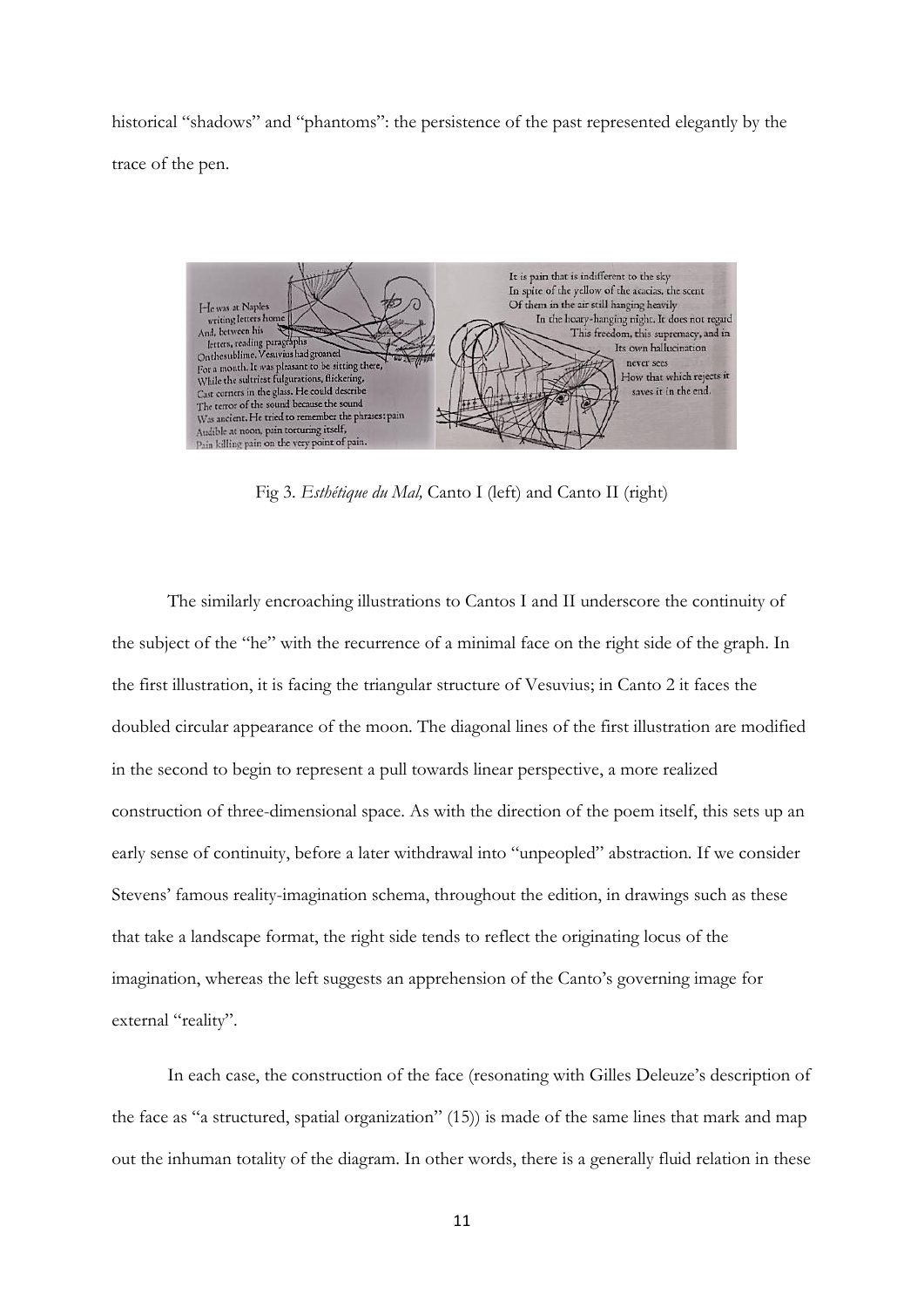drawings between figure and field. Thus the "human" is essentially part of the indifferent field being marked out, as an elegant visual analogue of the "us" that constitutes the reflexive or affective part of the otherwise indifferent "total past": "And yet, except for us, / The total past felt nothing when destroyed" (*CPP,* 277). The moon is not just doubled but bisected, halfexcluded from the web, directly capturing the way in which the moon "evades", inevitably, complete apprehension or assimilation. The lines that bar the appearance of the face serve to ironize the couched rumination, in this canto, on "This freedom" (*CPP,* 278).

In an article on five differing editions of the poem, Jeff Jaeckle rightly draws our attention to the ways in which Wightman Williams' drawings bully and force the poem into breaking its blank verse regularity for enjambments that it does not make in other editions. Rather than an internal poetic dynamic, enjambment becomes a material necessity, akin to the end of the page. On Canto I, Jaeckle suggests that the first forced enjambment – "He was at Naples / writing letters home" – "creates a literal distance on the page that subtly emphasizes the degree of physical separation" between Naples and home (237). But as well as creating a literal distance, the dynamic here is also one of an even more literal proximity: the premature termination of the line serves to insert the illustration directly into syntagmatic relation with the poem, so that readerly attention scans into visual attention. This inaugural line break, isolating the act of writing from its subject, serves to introduce the way in which, throughout the poem, the two graphic acts, writing and drawing, are reunified here in uneasy relation. We identify the act of writing letters with the immediate presence of Wightman Williams' graphic marks, so that the opening of the poem becomes more reflexive than it is in other editions, implying a perspectivizing association between the act of writing letters – discrete missives to presumably numerous correspondents – and the page-by-page arrangement of the cantos. This is the first example of the illustration drawing out the formal specificity of the poem. The two forced enjambments of the second Canto, meanwhile, quite dramatically alter the reading: decomposing what is a difficult sentence (with a pronoun that seemingly refers to the antecedent "pain", but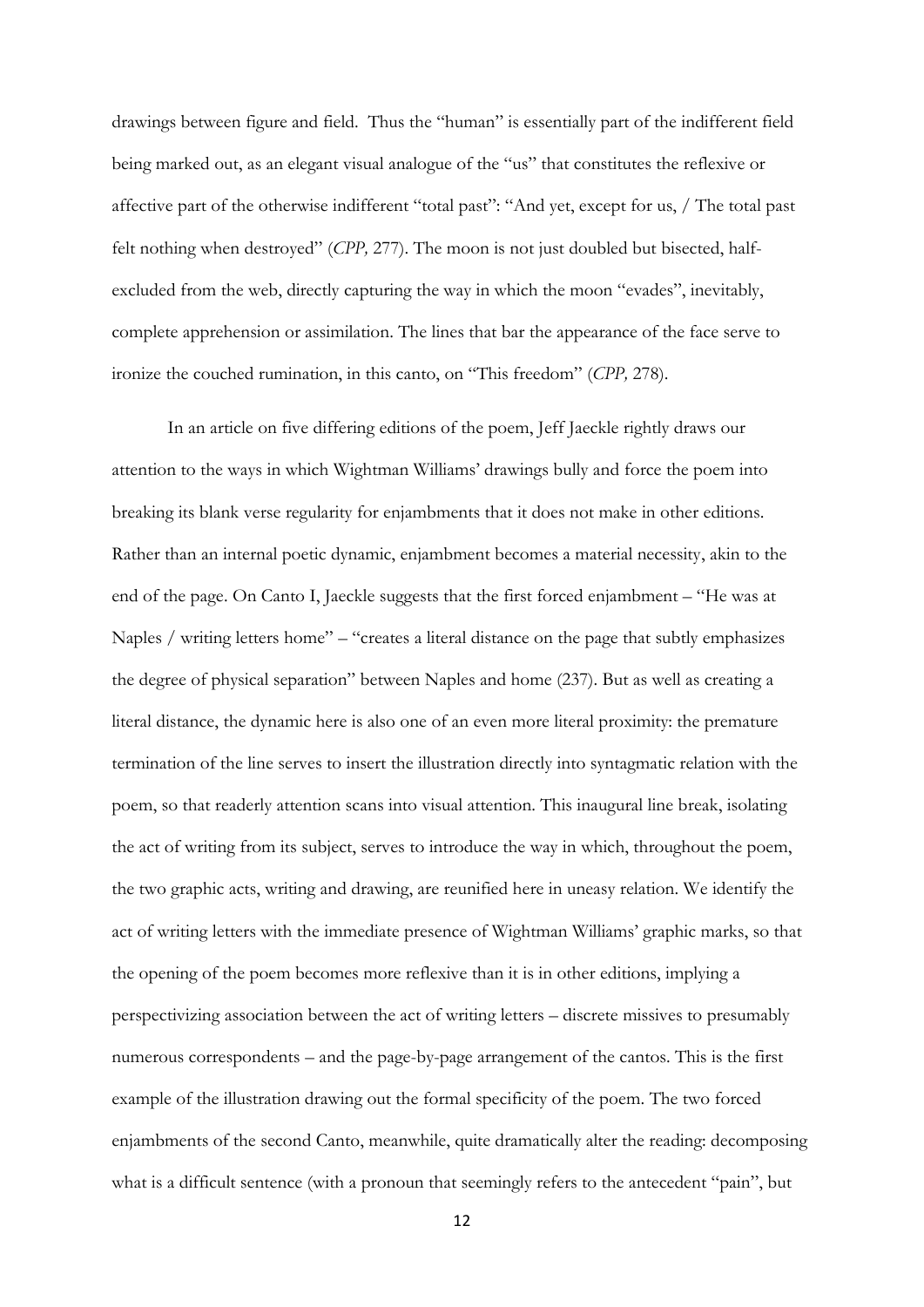which arrogates to it various modes of agency) into more manageable phrases, but also riddling it with hesitation, separating subject from predicate and situating the isolated "never sees" within the sightlines of the face, so that, again, the doodle interpellates our reading.



Fig 4. *Esthétique du Mal,* Canto VII

The illustration to the poem's famous Canto VII provides the clearest example of the military field diagram effect. The pull toward linear perspective is here replaced by a cartographic view, with lines resembling ballistic trajectories and impacts, trenches and battlefield lineaments: an impression of the brute geometry of conflict. The presence of "concentric circles" adjacent to their mention in the third stanza invites us, again, to read the illustration synchronically with the poem. What is striking about this drawing is that it suppresses any semblance of figurative illustration, whereas the canto it accompanies cycles through a sequence of concrete, visual motifs – a refusal that thereby accents the unspeakable or unpresentable totality of death and suffering that Stevens gestures towards. Whereas it harasses the first three cantos, the drawing does not bother the last two cantos, adding a weight of emphasis and reverence to the poem's turn towards the quiescence of "sleep", and the symbolic gesture of the woman: "the soldier of time lies calm beneath that stroke" (*CPP,* 281). In this sense, the drawing reinforces the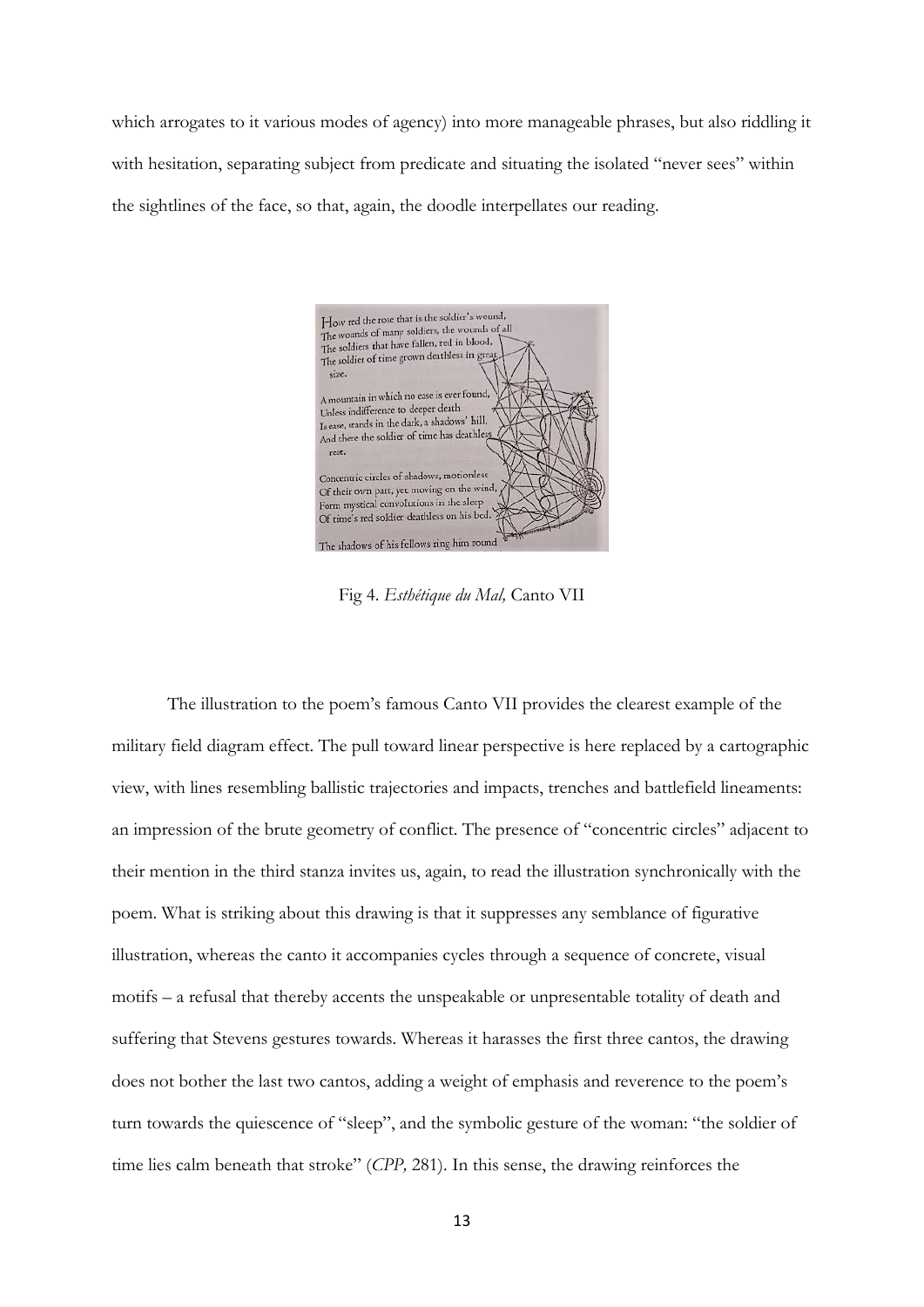redemptive weight of the Canto's sudden resolution – but a resolution that, here, seems all the more like an expedient and specious wrapping-up necessitated by the end of the page.



Fig 5. *Esthétique du Mal,* Canto VIII (left) and Canto XIII (right)

Canto VIII deals with the death of Satan and, sure enough, a horned figure, replete with tail, may be discerned on the right side of the illustration. The withdrawal of a transcendent agent of evil is reflected by the way in which the vague figure of Satan is locked within the web of the drawing. The drawing then, as with other drawings in the edition, becomes a representation of an organizing and orientating act of an impoverished and decentred imagination, forming shapes, figures, connections, and analogies. Wightman Williams' repeated refusal of the encompassing outline, the stable contour (almost all of the drawings are loosely bound by irregular lines which overlap and protrude) highlights the contingency of the frame of reference, alluding to the incompletion of the drawing, and therefore complementing Stevens' ethic of hesitation and preliminarity. Finally, the forced enjambment in Canto VIII effects the most straightforward irony yet, that is, by breaking the "passion for yes / that had never been broken" – and therefore asserting the disruptive power of the imaginative faculty's orientating acts in the drawing as well as its affirmative potential in the poem.

The forced enjambment of Canto XIII, meanwhile, has the sobering effect of slowing down our reading so that the new, contingent line "life is a punishment" is isolated. In its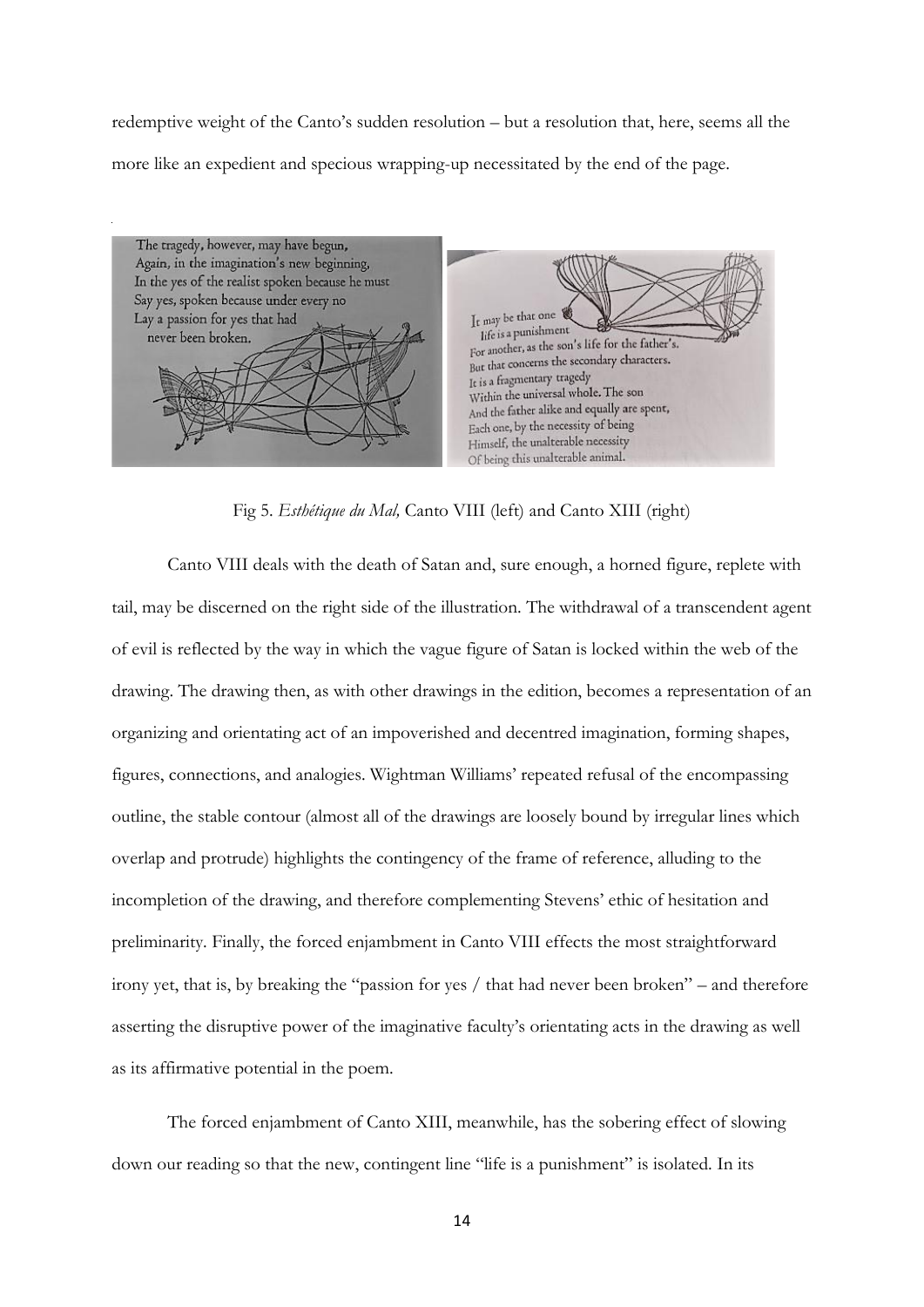landscape structure, with two zones of denser lineation on the left and right sections, this illustration marks a visual rhyme with the illustration to Canto VIII, hence my pairing them here. It is an echo that yokes the respective theological considerations of Satan in the earlier Canto and patrilineal punishment in the latter, as well as their syntaxes of sequence (the yes-no-yes of Canto VIII, the father-son linearity of Canto XIII). And though a circular shape has returned, what originated as a face in Canto I, then morphed into a figure of Satan in Canto VIII, has now been vacated for pure associative line-making and abstraction.



Fig 6. *Esthétique du Mal,* Canto XV

The illustration to the poem's final canto has the last word, as it were – at the bottom of the page, acting as a visual coda to, and summation of, the poem. It is quite different to those that have come before it: with its relatively stable, impermeable outline, we are left with an image of totality and containment. Insofar as the individual sections and strata attain various patterns, from the repeated serpentine lines of its lower half to the criss-crosses of its upper half, it offers a semblance of order. It appears that Wightman Williams has salvaged, ultimately, an image of self-containment and persistence. With its sloped back and four limbs, we may also make out the appearance of an inchoate organism, nosing its way away from and off the page. But, crucially,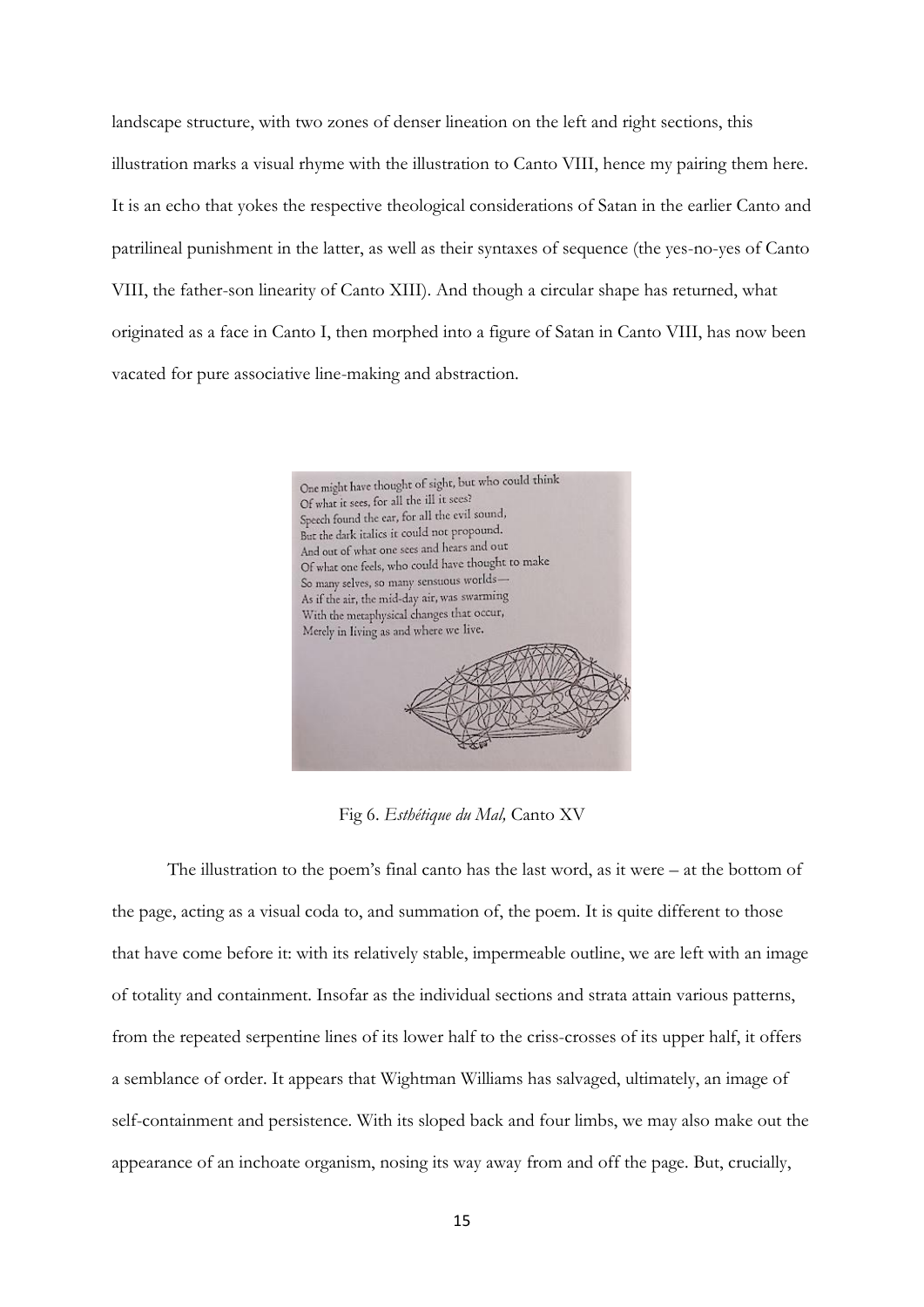since it points in two directions at once - both away from and back through the poem – the drawing also suggests a double-bind, an image of irresolution.

For Charles Altieri, the double-bind of the poem's closing section relates subtly to the paradox of any realism: "The quest for [a] lucid realism may force the poem to become an instance of the very problem of distance that it brings into being" (186). This is the paradox that operates in the final line, with its relative adverbs "as" and "where". Either we take this line as a quietist endorsement of humbly accepting one's environment and situation as the grounds of a sensuously rich, free and therefore valuable life, or as an understated assertion of the vital and enriching frameworks, perspectives and stances afforded by language ("the gaiety of language", as Stevens memorably puts it in Canto XI (*CPP,* 284)) – particularly poetic language, insofar as it orients a creative sense of being in the world. What the drawing thereby underscores is the tension that one route leads us back through the pages of the poem, and the other leads us away from them.

 While my examination of the drawings has underscored their interpretive and additive (Stevens wrote in a letter to James Guthrie that the work of the Press "definitely adds to the text" (514)) qualities, I will work towards a conclusion by reflecting on the way in which they mark, at the same time, a shortfall. As I set out at the beginning of this essay, the primary function of the drawings, more than their occasionally literal illustrativeness, is to anchor each canto onto the page. Since line-drawing is a record of a gesture or act, drawing in general invites the identification, on behalf of the viewer, with the material processes of its creation and the presence of the artist in a specific moment in time and space. But in their irregular marginal positions, in their abstraction, the drawings carry with them a sense of superfluity and redundancy. The best way to characterize the illustrated *Esthétiue du Mal,* then, is according to this oscillation between complementarity and superfluity. In exhibiting their superfluity, Wightman Williams' drawings, as we have seen, demonstrate a free play upon the page which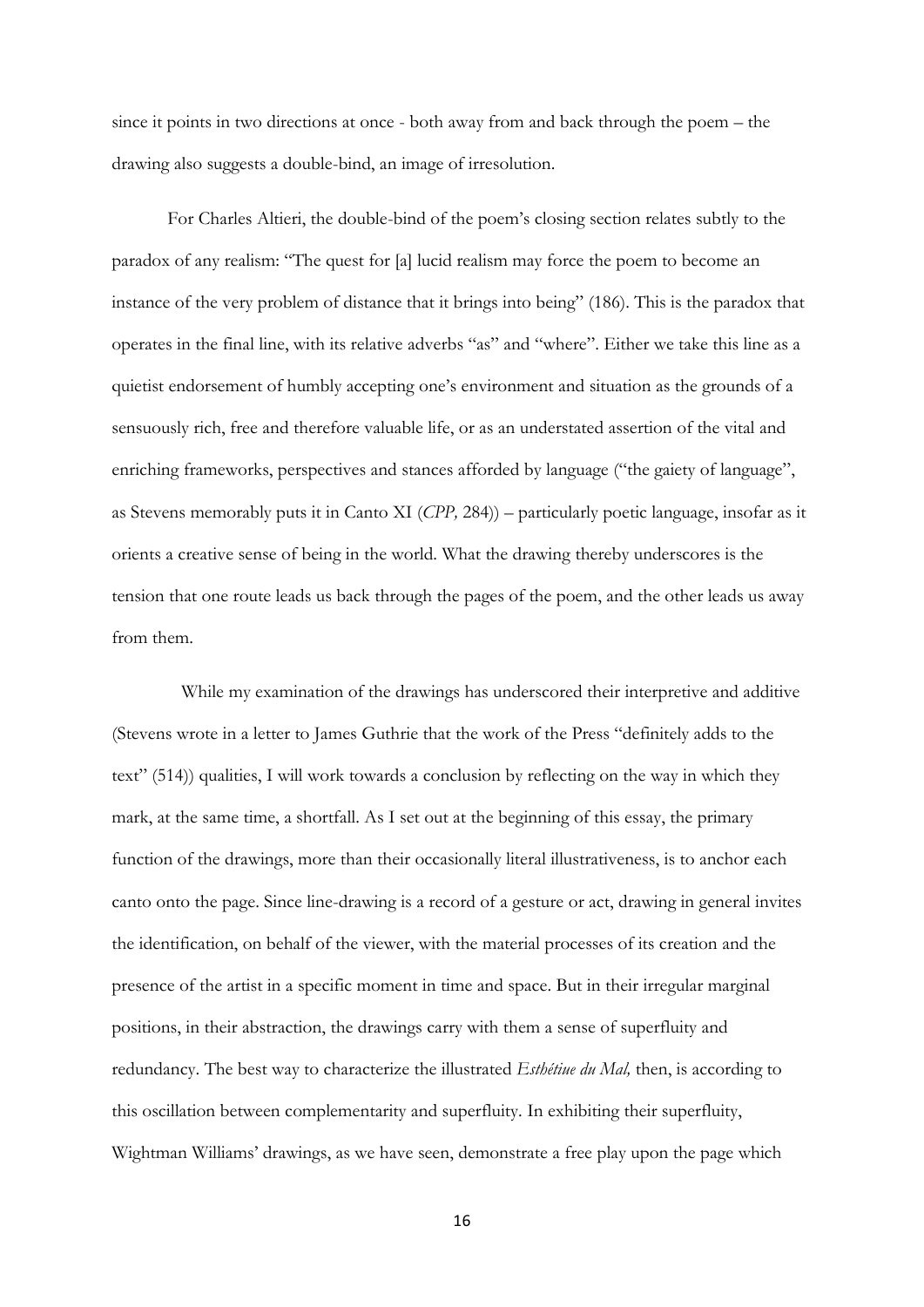isn't "automatic", in the sense of the evacuation of attention desired by Surrealist practitioners, but which is rather a redirection of attention into constructing images of relatedness – notably, for example, the recurrent image of the concentric circle. The drawing is therefore determined as much by the internal logic of its own line-making impulses as it is  $-$  if not more than it is  $-$  by the illustrational imperative of providing a representative image for each canto.

It is, as such, a distinctly modernist mode of illustration. As interrogative exercises in form, they relate to Kandinsky's modernist definition of "good drawing" as "drawing that cannot be altered without destruction of [an] inner value, quite irrespective of its correctness as anatomy, botany, or any other science" (53). Illustration is not a science, of course, but it is predicated on the reproduction of 'observed' effects. Here, the integrity and completeness of the work is derived from an immanent principle of formal coherence – with drawing as the art of form, par excellence - rather than its fulfilment of transcendent, mimetic fidelity, or any other exogenous aesthetic principle. Finally, there is something considered about the sense of disconnection harbored by the drawings. Poems, after all, require illustrations as much as they require critical interpretations. But both activities are modes of participation that a poem like "Esthétique du Mal", with its final "we", invites.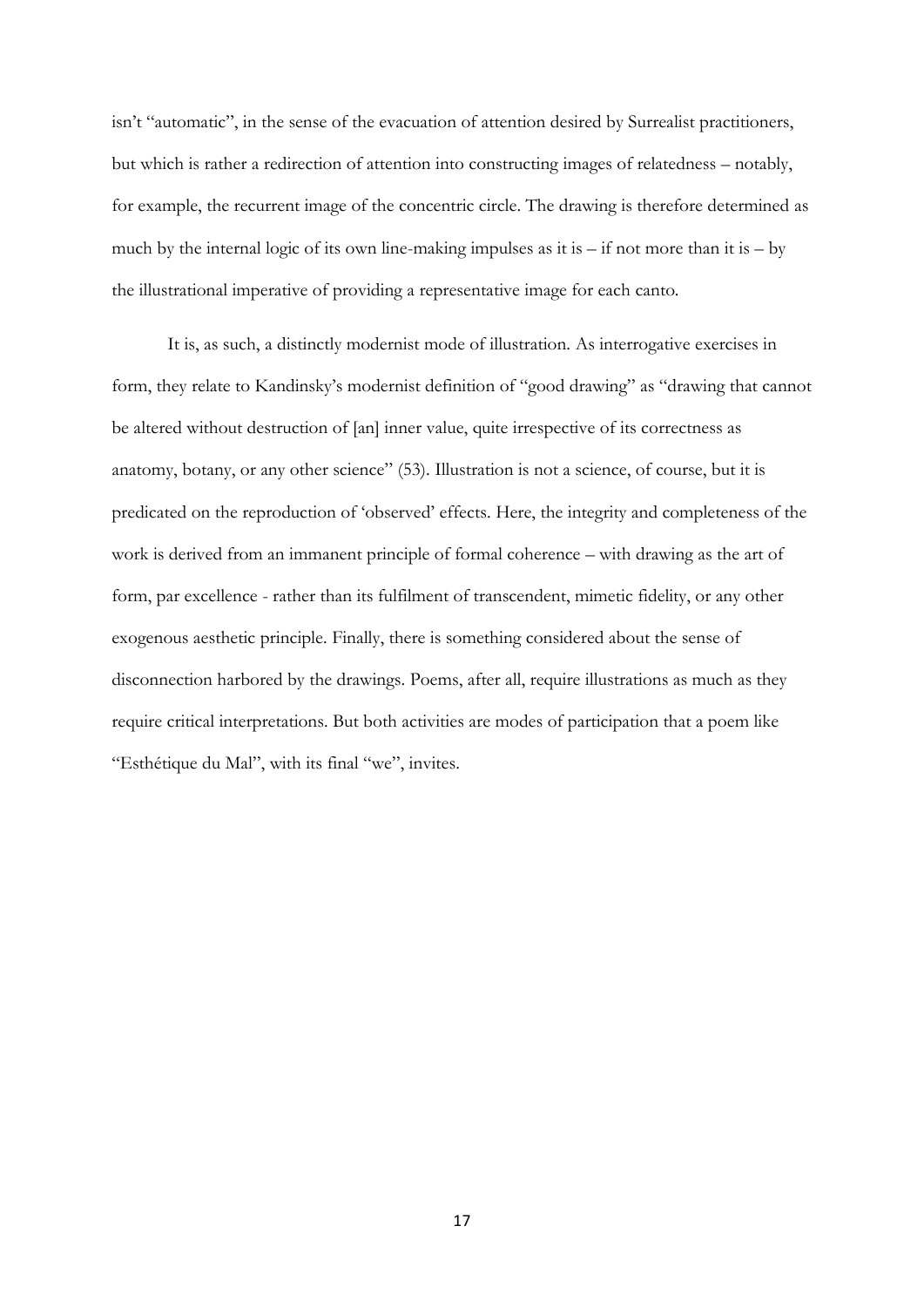## Works cited

Altieri, Charles. *Wallace Stevens and the Demands of Modernity: Toward a Phenomenology of Value.* Ithaca and London: Cornell University Press, 2013

Benjamin, Walter. *Selected Writings, Vol. 1, 1913-1926.* Edited by Marcus Bullock and Michael W. Jennings, Cambridge, MA: Harvard University Press, 1996

Bloom, Harold. *Wallace Stevens: The Poems of Our Climate.* Ithaca and London: Cornell University Press, 1976

Cleghorn, Angus. "Bad Boy for Good: Baudelaire in Stevens and Bisoph", in *Wallace Stevens, Poetry, and France: "Au pays de la métaphore".* Edited by Juliette Utard, Bart Eeckhout and Lisa Goldfarb, Paris: Éditions Rue d'Ulm, 2017

Deleuze, Gilles. *Francis Bacon – The Logic of Sensation.* Translated by Daniel W. Smith. London and New York: Bloomsbury, 2003

Galvin, Rachel. *News of War: Civilian Poetry 1936-1945.* New York: Oxford University Press, 2018 Greenberg, Clement. *Art and Culture: Critical Essays.* Boston, MA: Beacon Press, 1992

Honig, Edwin. "Meeting Wallace Stevens." *Wallace Stevens Newsletter* I (April 1970)

Jaeckle, Jeff. '"These Minutiae Mean More": Five Editions of Wallace Stevens' "Esthétique du Mal"', in *The Wallace Stevens Journal,* Vol. 29, No. 2 (Fall 2005)

Kandinsky, Wasily. *Concerning the Spiritual in Art.* Translated by M.T.H. Sadler. New York: Dover Publications, 1977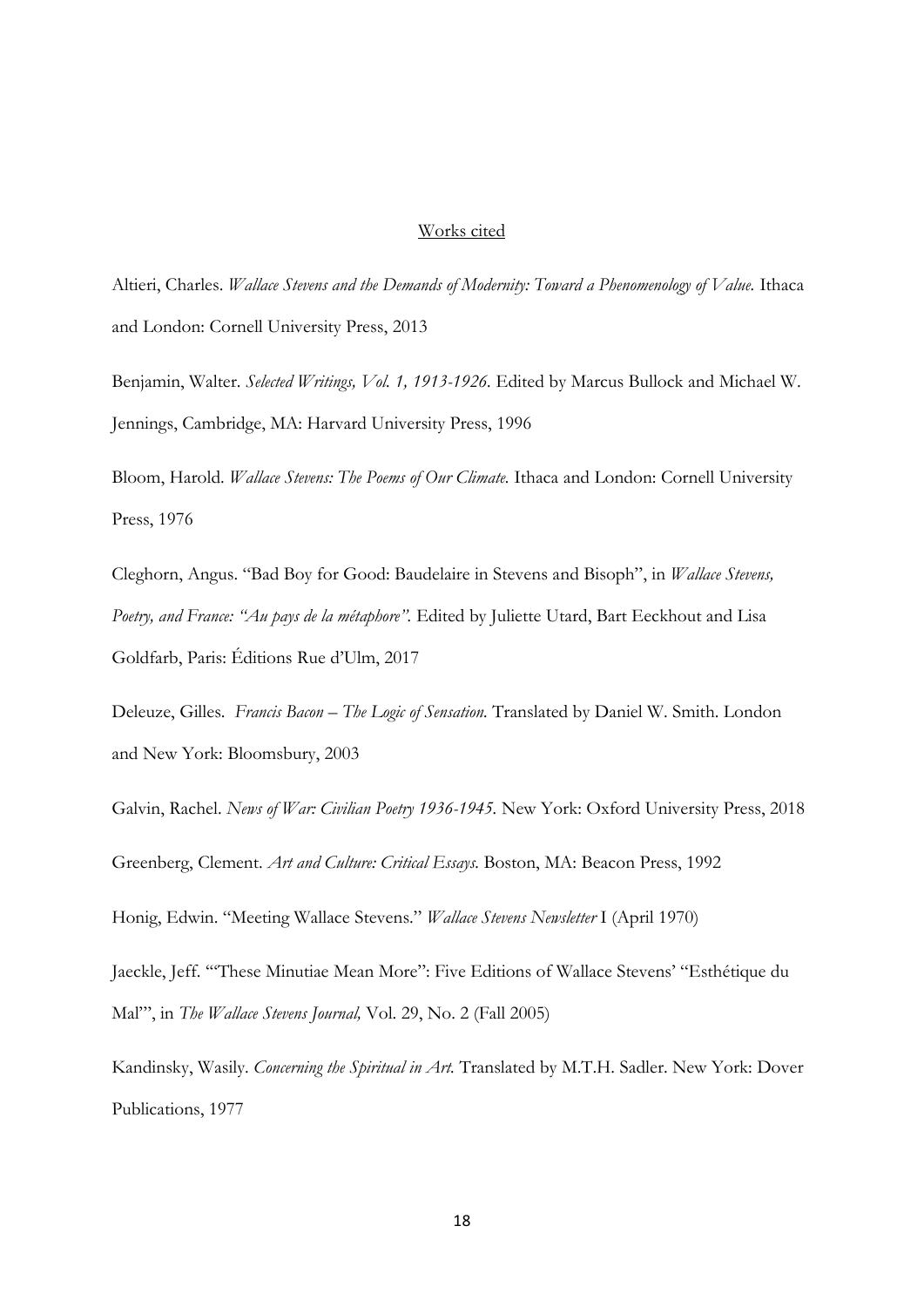Klee, Paul. *Pedagogical Sketchbook.* Translated by Sibyl Moholy-Nagy. London: Faber and Faber, 1968

Klein, Melanie. *Love, Guilt and Reparation and Other Works, 1921-1945.* London: The Hogarth Press, 1975

MacLeod, Glen. *Wallace Stevens and Modern Art: From the Armory Show to Abstract Expressionism*. New Haven and London: Yale University Press, 1993

Mitchell, W.J.T., *Picture Theory – Essays on Verbal and Visual Representation.* Chicago and London: University of Chicago Press, 1994

O'Hara, Frank. *Jackson Pollock.* New York: George Brazilller, 1959

Papers relating to Wallace Stevens and the Cummington Press, 1941-1955. University of Manchester Library.<sup>12</sup>

Richmond, Mary L. "The Cummington Press." *Books at Iowa,* no.7, 1967

Rosenbaum, Susan. ""Permeation, Ventilation, Occlusion": Reading John Ashbery and Joe Brainard's *The Vermont Notebook* in the Tradition of Surrealist Collaboration". In *New York School Collaborations: The Color of Vowels*. Edited by Mark Silverberg, New York: Palgrave Macmillan, 2003

Stevens, Wallace. *Esthétique du Mal.* Cummington, MA.: Cummington Press, 1945

Stevens, Wallace. *Letters of Wallace Stevens.* Selected and edited by Holly Stevens, New York: Alfred A. Knopf, 1972

Stevens, Wallace. *Wallace Stevens: Collected Poetry and Prose*. Edited by Frank Kermode and Joan Richardson, Library of America, 1997

Vaught Brogan, Jacqueline. *The violence within/the violence without: Wallace Stevens and the Emergence of a Revolutionary Poetics.* Athens, GA: University of George Press, 2003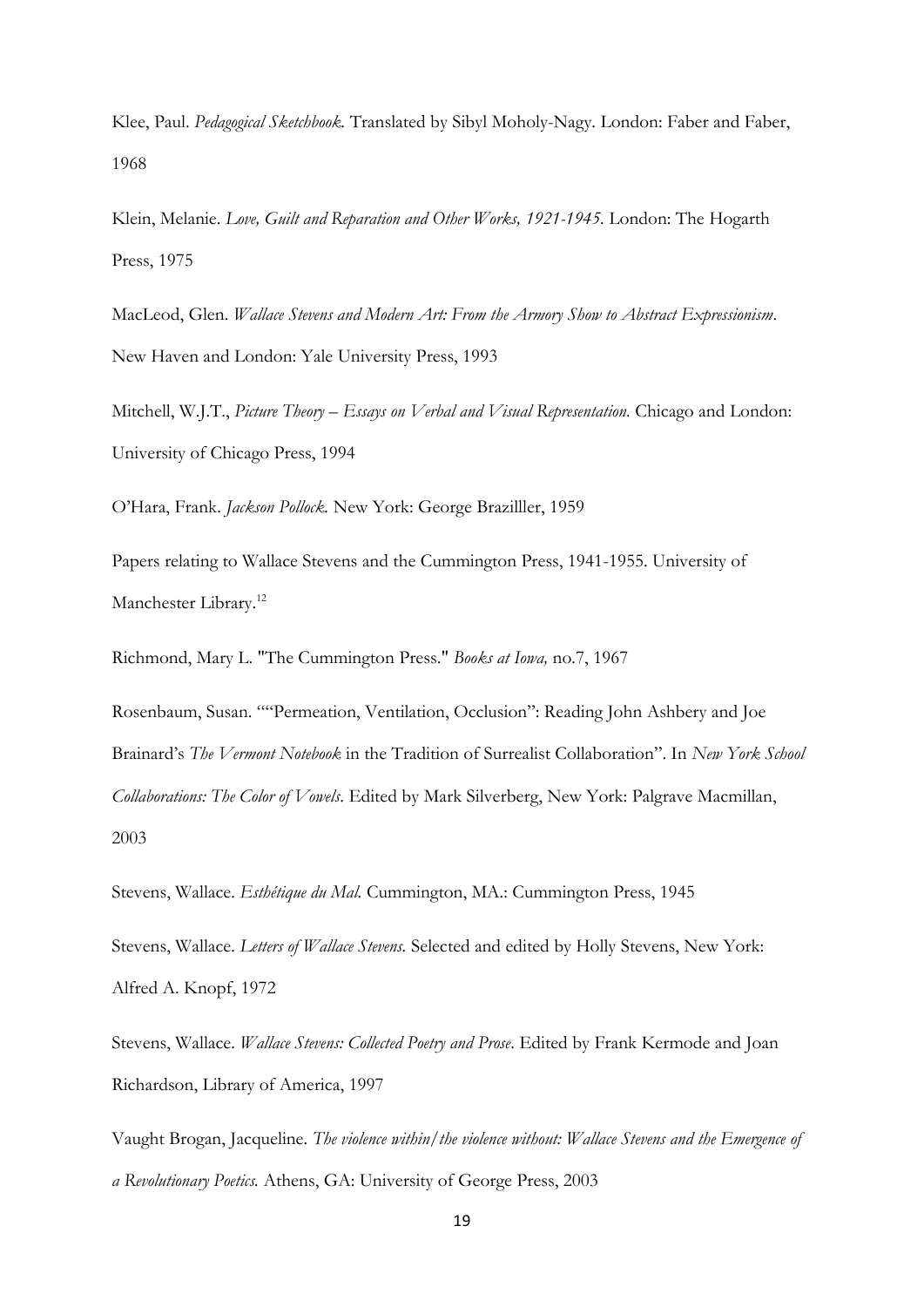Watten, Barrett. "Destruction and Universals in William Carlos Williams's The Wedge", in *William Carlos Williams Review,* Vol. 32, No. 1-2 (2015)

Williams, William Carlos. *The Wedge.* Cummington, MA: Cummington Press, 1944

<sup>&</sup>lt;sup>1</sup> I use this word thinking of Stevens' related term "tabulae" in "Large Red Man Reading" (CPP, 365). On the variety of "Esthétique du Mal", this is the chief value of the poem for Harold Bloom: "the sections are so various as to make us see again how subtly diverse Stevens' poetry was" (226).

<sup>&</sup>lt;sup>2</sup> The design of the edition was very well-received, and it was eventually selected as one of the fifty best books of the year by the American Institute of Graphic Arts, and thus exhibited at the New York Public Library in 1946.

<sup>&</sup>lt;sup>3</sup> There is, of course, a crucial limit to this comparison, insofar as Surrealist automatism was, typically, explicitly concerned with resisting or circumventing entirely processes of verbal reasoning in favour of untrammelled spontaneity. On the other hand Stevens, even in poems that embrace, as MacLeod puts it, the "irrational", remained restlessly involved in the abstract and argumentative potentialities of the sentence.

<sup>4</sup> Angus Cleghorn has recently characterized the poem's rich use of color as one of its Baudelarian legacies. See Cleghorn, pp. 123-129.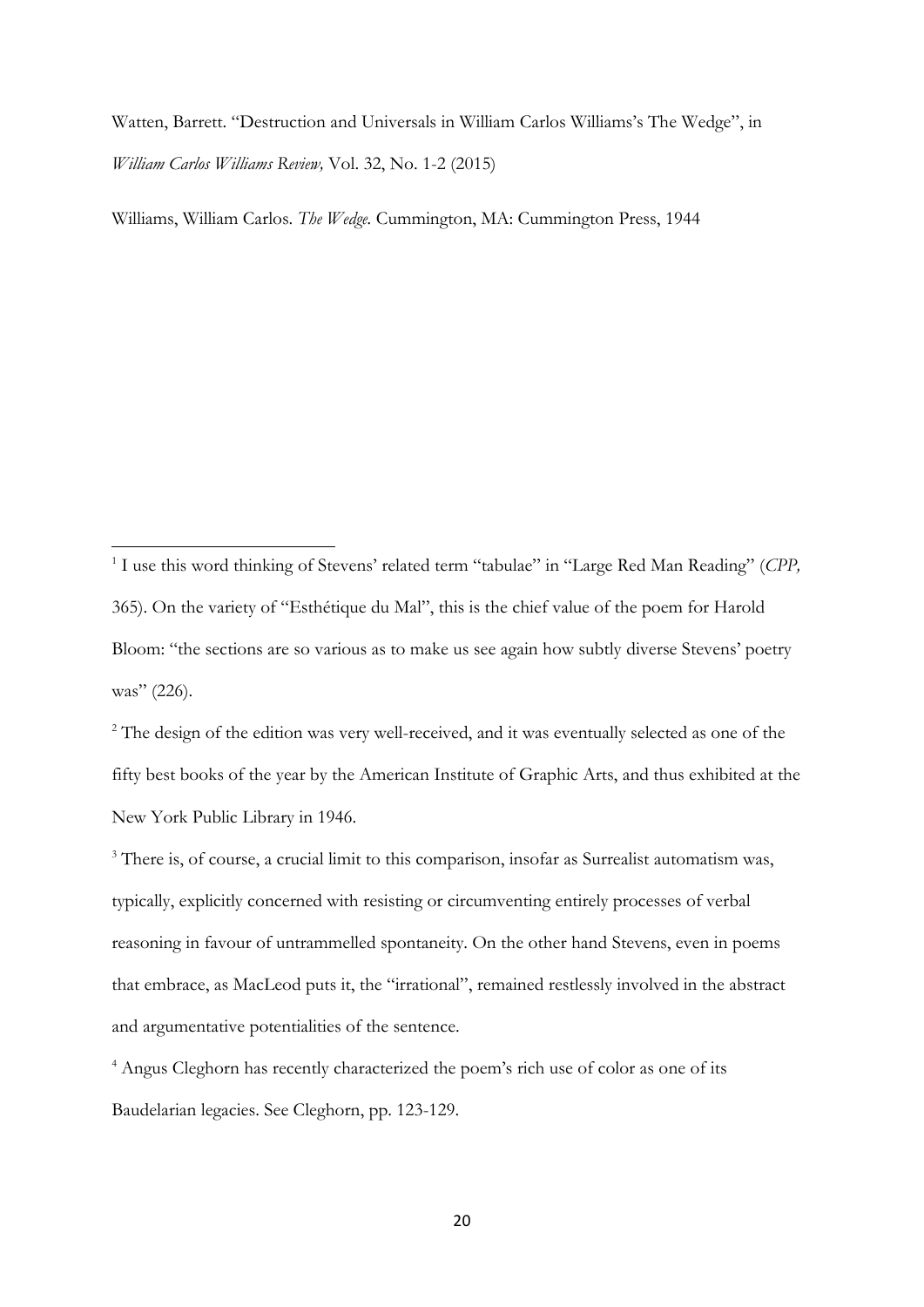<sup>5</sup> WST/1/43/2 (43B), Wallace Stevens and Cummington Press archive at the University of Manchester

**.** 

<sup>6</sup> Coincidentally published the same year as the Cummington edition of *Esthétique du Mal*, the empire drawings by Melanie Klein's child analysand in her important "The Oedipus Complex in the Light of Early Anxieties" bear a strange resemblance to Wightman Williams' drawings. See Klein, Melanie, 370-419.

7 See Richmond, Mary L. "The Cummington Press." *Books at Iowa,* no.7, 1967, pp. 9-31.

<sup>8</sup> Particularly with *The Vermont Notebook* – which, like *Esthétique du Mal,* was not written to be illustrated, the dynamic is similarly one of frequent discordance between word and image. For a chapter on Ashbery and Brainerd's debts to Surrealism, see Susan Rosenbaum's chapter in *New York School Collaborations: The Color of Vowels*, edited by Mark Silverberg, New York: Palgrave Macmillan, 2003. 59-90.

9 Jacqueline Vaught Brogan also notes this resemblance in her book (131). On other artistic parallels, one of Harry Duncan's replies to Stevens makes reference to a disparaging appraisal made by James Guthrie, the founder of the Pear Tree Press (and whose opinion on the book Stevens sought in a letter), which dismissed Williams as a disciple of Picasso. Duncan writes: "As for Mr. Williams, he had rather be damned with Picasso than exalted with many another" (WST/1/58/2 58b). As it happens, Williams was ahead of the Picasso in this particular endeavour; Picasso's illustrations for the French poet Pierre Reverdy's *Le Chants des Morts,* which comparably mount the poem as a work on paper, harassing it with autographic incursions, were completed in 1948.

<sup>10</sup> Stevens was very pleased with the Press's publication of *Notes Toward a Supreme Fiction* and probably, therefore, more amenable to Duncan's proposal than he otherwise would have been. <sup>11</sup> Stevens attitude towards the illustrations thus constitutes an example of the distinctive transatlantic orientation that Bart Eeckhout and Edward Ragg address in their edited volume – between Stevens' ambivalent rootedness in the US on one hand, and the ambivalent direction